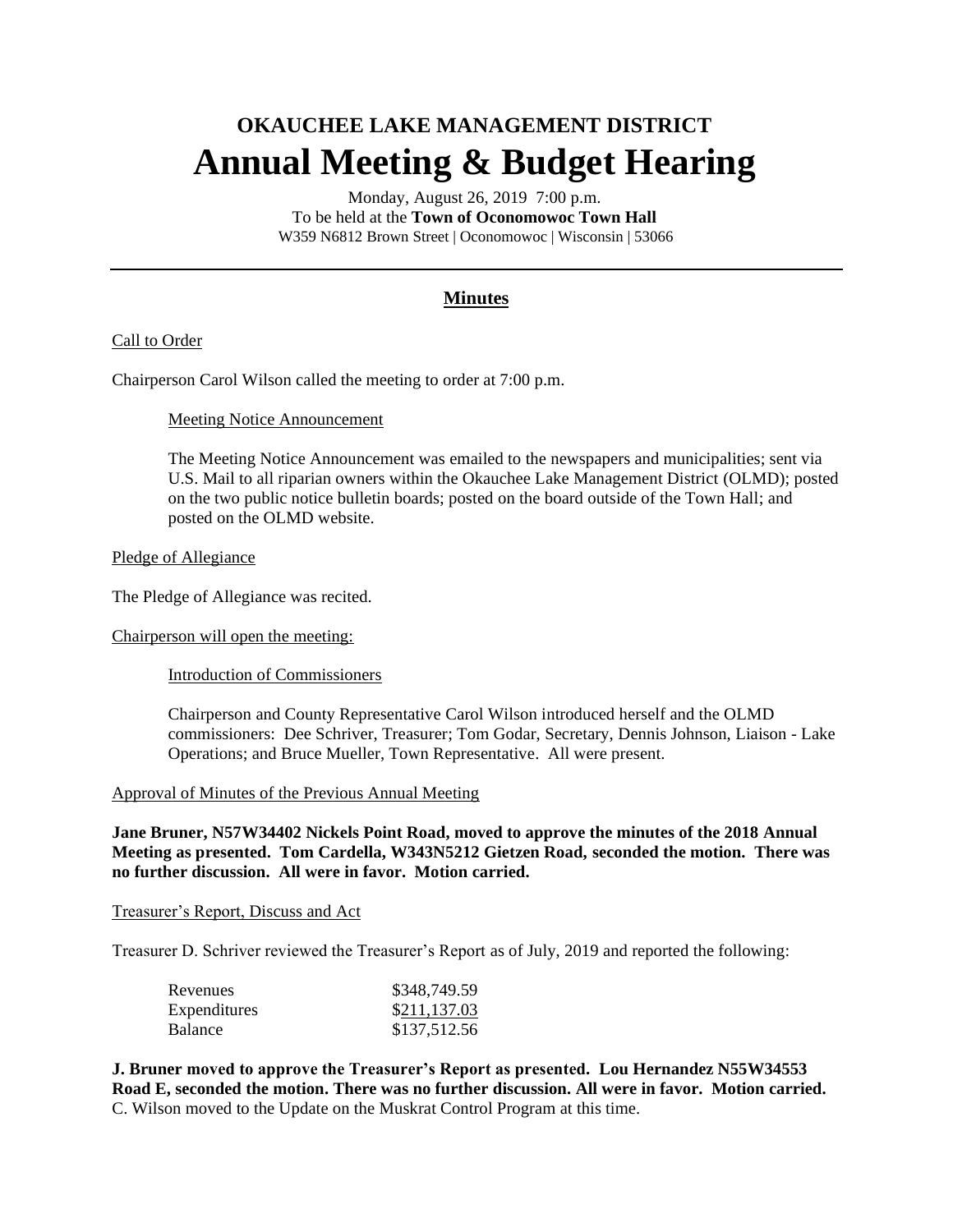Okauchee Lake Management District Annual Meeting Minutes August 26, 2019 Page 2 of 6

#### Police Department Reports

Lake Patrol

Town of Oconomowoc Police Officer Andrew Williams was present and reported the following:

**Steve Godfrey, Godfrey Island,** noted the presence of water skiers "zipping" around the island on personal watercraft. A. Willliams noted multiple complaints had been received about this activity and parents had been notified that any additional issues would result in ticketing for being too close to shore and/or other boats. Personal watercraft needed to be 100 yards from piers, rafts, restricted areas of the lake and other boaters and 200 yards from shore.

**Arleen Komondoros, W388N5417 Road N,** questioned whether speed limits on Okauchee Lake include a "Slow-No Wake" speed before 8:00 a.m. A. Williams explained that was correct and many boaters were not abiding by that regulation. Wakeboaters with very loud music and using profane language was another issue of concern this year. Much of this activity was coming from Icehouse Bay. Officers had met with the boaters and requested consideration of others noting a wakeboarder did not need to hear the music while on the wakeboard.

**John Long, N52W344000 Road Q,** noted there had been several boats on the lake recently that seemed to have loud exhaust. A. Williams explained there were noise regulations on the lake; however, the Town of Oconomowoc Police Department was not equipped with a decibel meter to be able to monitor the regulation at this time. While several OLMD audience members present offered to purchase a decibel meter for the Department, specific calibrations and equipment certifications were required for legality reasons.

**Mike Eppler, N51W35369 River Road,** was concerned about boaters that buzzed the end of the point near his residence because they were very close to shore and had kids attempting to grab foliage on the shoreline trees. He was very concerned that someone would fall off and get hurt. He had not seen patrols recently in his area of the lake. A. Williams suggested that M. Eppler call the Police Department the next time this happened and provide any identifying information from the boat, such as a description or license number from the side of the boat, to begin an investigation. With that kind of information, officers could follow-up on the activity even when boaters were off the lake.

A. Williams provided statistics from the past year as noted:

| YTD Statistics from 2019 were: |     |                                                |
|--------------------------------|-----|------------------------------------------------|
| Patrol hours to date           | 529 |                                                |
| Accidents                      |     |                                                |
| Citations issued               | 125 |                                                |
| Boating OWI's                  | 8   |                                                |
| Warnings issued                | 461 | (a ratio of 4 citation/5.25 lake patrol hours) |
| <b>Boater Safety Classes</b>   |     | (due to lack of students)                      |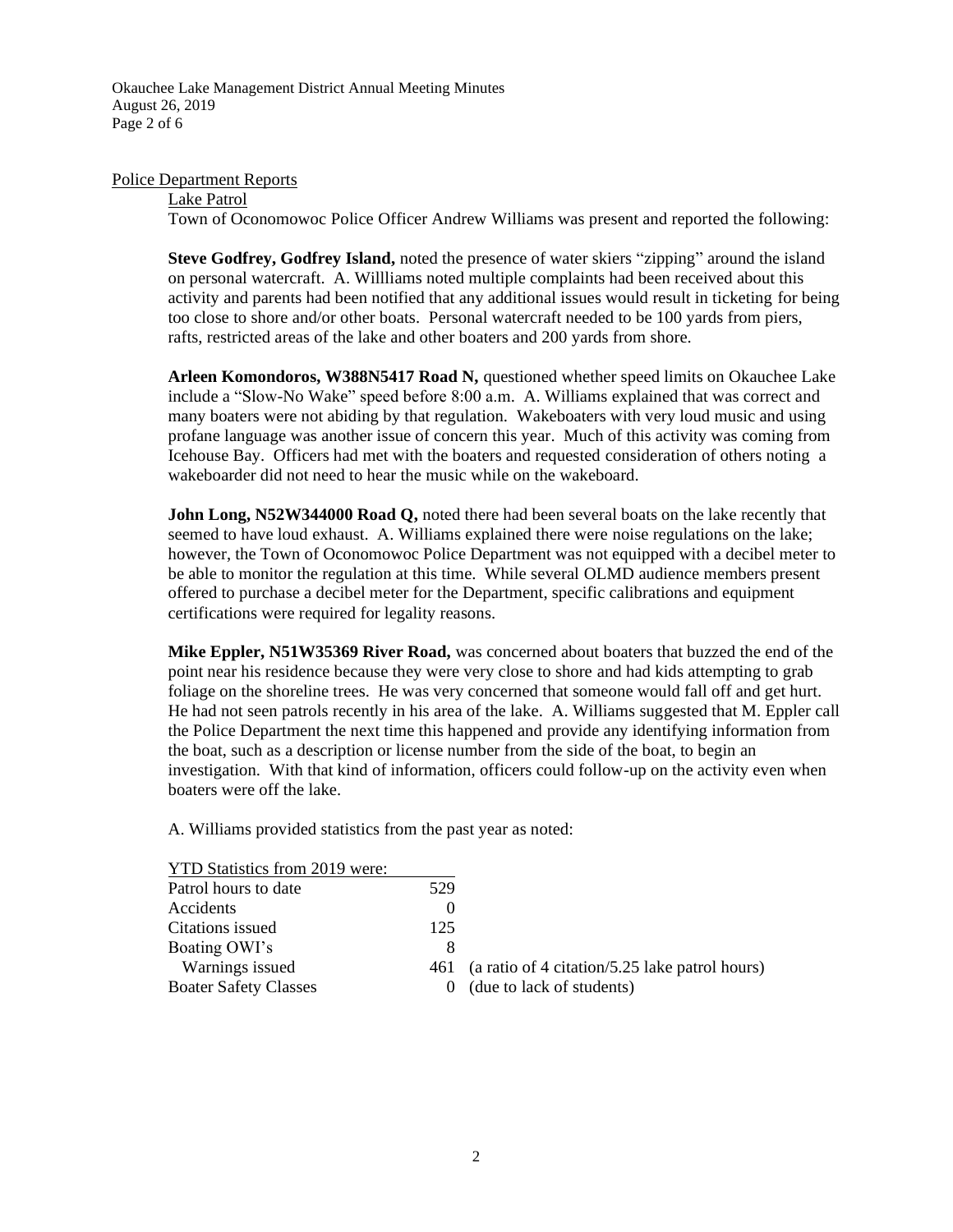Okauchee Lake Management District Annual Meeting Minutes August 26, 2019 Page 3 of 6

| Officer Williams reported the following:                 |                                                              |
|----------------------------------------------------------|--------------------------------------------------------------|
| 2019 Okauchee Lake Boat Tie-Up-number of boats provided: |                                                              |
| <b>DNR</b>                                               | 2(1)                                                         |
| Town of Oconomowoc Police                                | (1)                                                          |
| Town of Merton Police                                    | (0)                                                          |
| Waukesha Co. Sheriff's Dept.                             | (0)                                                          |
| Total number of arrests                                  | (Operating while intoxicated arrests noted in ()'s<br>above) |

While there were no significant accidents, one person had fallen off a pier at a local establishment. The boat's movement caught her leg between the boat and the pier; however, she walked away without injury.

A. Williams email contact information was provided as: **awilliams@topdonline.com**. If inappropriate snowmobiling activity occurred on the lake during winter months, the DNR should be contacted instead of the Town Police.

#### Aquatic Plant Management Report

D. Johnson noted there were 184 dump truck loads of weeds removed from the lake this year so far. This was more than last year because a smaller dump truck was being used to transport weeds to the farm fields due to wet soils from recent rains. Additional dump sites were needed for the future. Anyone with farm land that could use some lake weeds as fertilizer should contact the OLMD office at 262-966-0286. Barging was anticipated through October 18; however, the cutting crew would be lost by mid-September. The OLMD needed a mechanic that was mechanically inclined or had knowledge/skills of hydraulics. The OLMD mechanic position spanned mid-April to the first week in November. Anyone interested in the position should contact the OLMD office at 262-966-0286 as soon as possible.

A Goose Round-Up was held in mid-June with 55 geese removed from the lake.

D. Johnson explained an Aquatic Plant Management (APM) plan was required to harvest weeds on Okauchee Lake every five years. This year was the sixth year with the existing plan and an extension had been filed to allow cutting to take place. Work would begin on the next five year APM plan and would begin in spring of 2020. The APM covered the types of weeds in the lake, chemical treatment products, and generally acted as a guide on what could be done with weed harvesting on the lake. A number of changes were required of the OLMD this year including surveying weed locations, density of population and type of survey work required. This year a point intercept survey was required that collected data from 1,000 sample points on the lake at an increased survey cost. Brian Suffern, of MarineBiochemists, had been consulting on this survey for the OLMD and was nearly finished. In conducting surveys this past few months, Starry Stonewort was discovered in two stands in the lake. One stand was located near the public launch site at the Golden Mast (approximately 4,000 sf) and the second stand (1,500 sf) was located near the bridge by Foolery's. Both stands were located in high boat traffic areas. The lake had continued to be surveyed after the Starry Stonewort was spotted with no other stands located in the lake at this time. People should be very aware of cleaning their boat this year and make sure that the boat, trailer, live wells and all personal watercraft were thoroughly cleaned before removal. Starry Stonewort was an aggressive invasive weed with unpredictable growth that could grow to eight feet in water. In shallow areas, it could render the lake impossible to navigate. Efforts were underway to aggressively treat the stands of Starry Stonewort with a number of options available for treatment. The DNR required a permit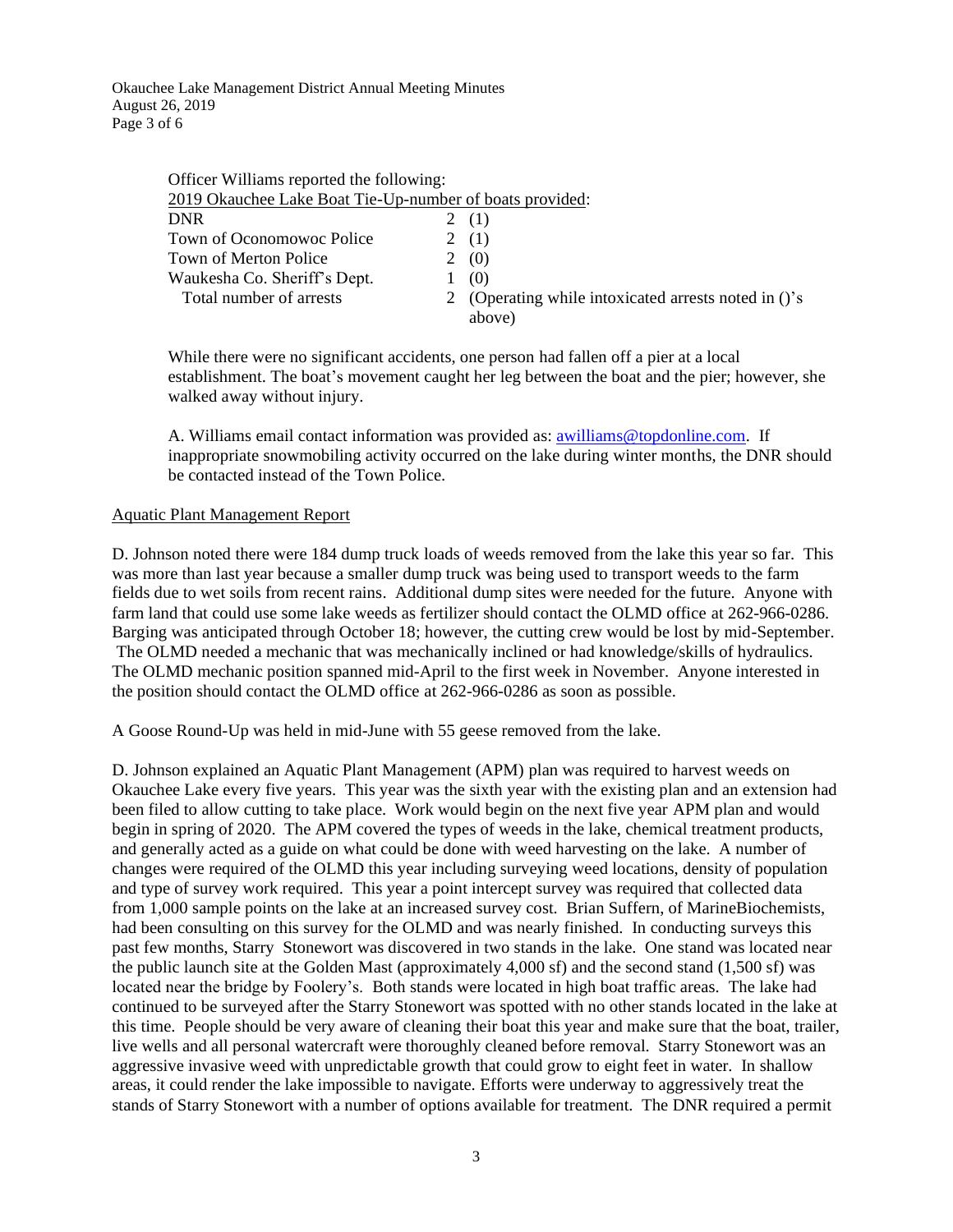Okauchee Lake Management District Annual Meeting Minutes August 26, 2019 Page 4 of 6

to treat Starry Stonewort and often suggested the use of Diver Assisted Suction Harvesting (DASH). In DASH, divers would go to the lake bed and manually remove the Starry Stonewort plant bulbils which were white star shaped parts of the plants that assisted the plant in reseeding. Another option was to place barrier mats on the lake bed to prevent the weeds from growing outside of an impermeable curtain around the stand. The plants could then be chemically treated in that area without fear of destroying other native plants that might be growing nearby. The OLMD wanted to aggressively treat the Starry Stonewort before it multiplied in the lake. DASH was very expensive to treat with the two current stands estimated to cost approximately \$20,000. This method had not proven successful in other area lakes with stands increasing in size. Chemical treatment could be effective; however, it was not consistently effective at eradication. Chemical treatment was much less expensive in consideration of treatment options. Grant funding was available for treatment at this time; however, securing the funding often took place retroactively in the form of a reimbursement to allow a rapid response prior to the upcoming winter season. No single method ore treatment had removed Starry Stonewort in the past. **Randy and Lynn Bree, W357N5102 Lakeshore Drive,** were present. L. Bree suggested a multi-pronged approach to treatment of Starry Stonewort. Discussion ensued. J. Bruner expressed concern that the public boat launch had been constructed without water and this had negatively impacted the ability for people to manually clean their boats at the launch site. She offered to provide additional funding to keep the Starry Stonewort out of the lake. T. Godar explained efforts had been directed at staffing the boat launch in the past year as part of the Clean Boats, Clean Waters grant program offered through the DNR to keep aquatic invasive species, such as Starry Stonewort, out of the lake. The project had failed due to a lack of volunteers to staff the launch site. Discussion took place regarding communication efforts in letting residents know about Starry Stonewort to bring awareness to the current situation in the lake.

**Christine Smith, N52W344000 Road Q,** expressed concern about the large wakesurfing boats on the lake relative to shoreline erosion and questioned what could be done to stop this. This was a problem on all areas lakes and no clear answers were available on how to stop this from happening. A. Komondoros complimented the weed harvesting crew on the weed control this year, noting this had been one of the best years for cutting.

## Update on Muskrat Control Program

**Arnold Groehler, Animal Damage Control Trapper,** explained the OLMD Board had commissioned him to trap muskrats in Okauchee Lake in 2018. He trapped the lake in spring and fall with approximately 500 muskrats removed from the lake. This year the number of muskrats had decreased to 150 which was a good sign. Aggressive trapping last year, combined with the hard winter and late spring, had an effect on the population demonstrated for this year. He noted the muskrats in Stumpy Bay and Tierney Bay were the largest in size. A few reports of recent muskrat sightings had been received and another trapping would take place this fall once the weeds died back and piers were removed for the winter mid-November. A. Groehler recommended continuing with the same trapping program (spring and fall trapping) for one more year. He anticipated the number of muskrats would be fewer and fewer as more were removed from the lake each year. This would help to mitigate the damage being done to shoreline properties. Discussion ensued. The number of trappers in the entire state was declining. T. Cardella suggested a discussion on how to support A. Groehler in the future and how to provide the next generation of trappers so that this type of work could continue. Anyone with muskrats should contact Arnold Groehler directly by phone at 262-490-9363.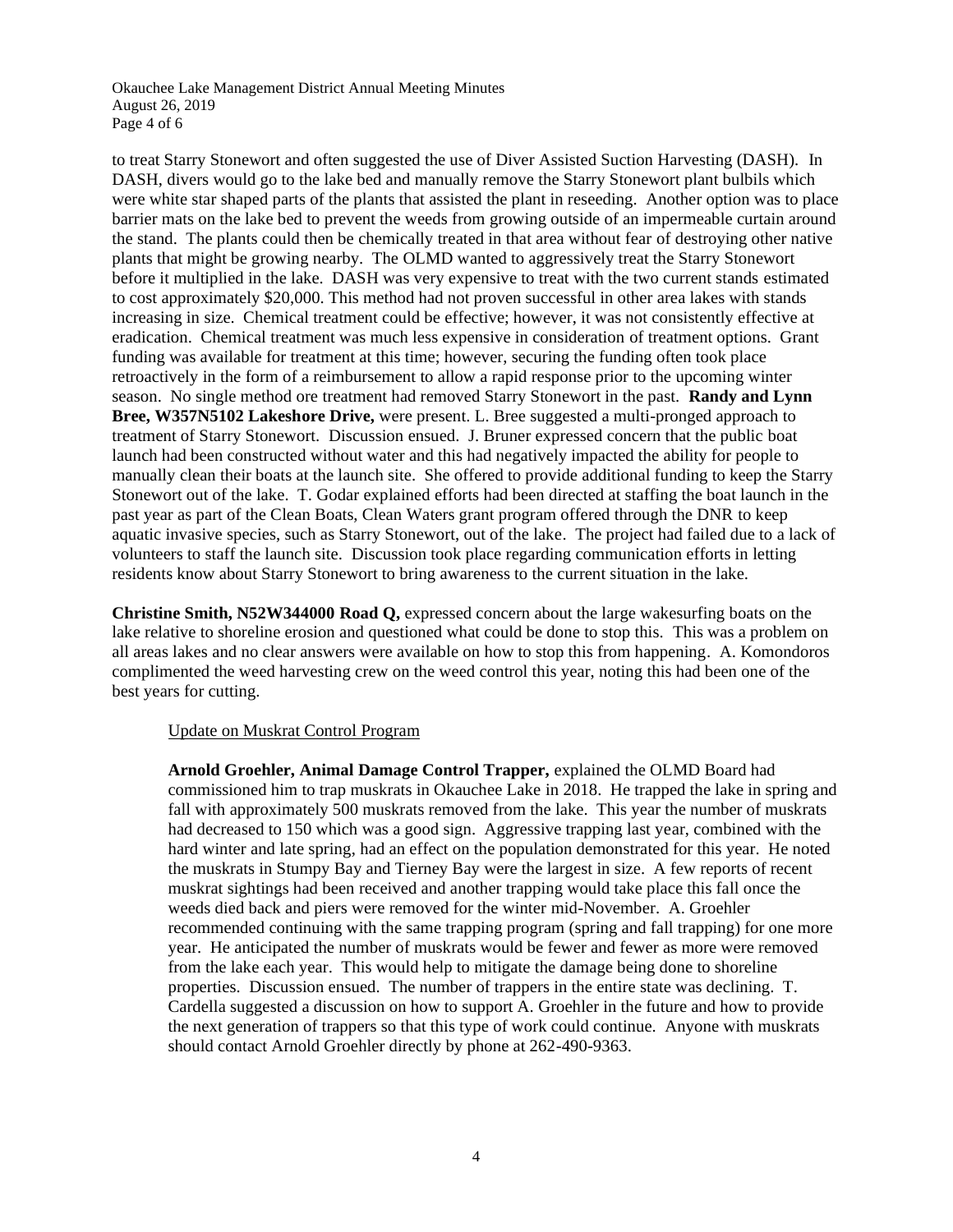Okauchee Lake Management District Annual Meeting Minutes August 26, 2019 Page 5 of 6

## Proposed 2020 Budget, Discuss & Act

The proposed 2020 budget was reviewed. A proposal to increase fees approximately \$12 was included due to an increase in wages and salaries, the aquatic plant survey and related five year Aquatic Plant Management Plan. Additional legal fees were anticipated in the budget this year to gain assistance in dealing with resistance from the DNR related to chemical weed treatment programs. Discussion ensued regarding the cost of mitigating issues relative to fiscal responsibility shown by the Board. While no issues were raised with the amount of increase proposed, discussion took place regarding the history of why each OLMD property was charged the same amount despite some lots having more frontage than others. T. Cardella suggested additional funding should be placed in the budget to combat Starry Stonewort and other lake weeds.

**Mike Welsh, 5000 Road T,** questioned the history of lack of fees at the boat launch. C .Wilson explained the DNR was responsible for the management of the boat launches.

**Michael Larsen, W332N6361 CTH C,** questioned the budget objectives for weed collection near his property. D. Johnson explained the harvesting crew had visited that area 21 times over the course of the summer. This was more than twice the number of times last year. Approximately 60% of all weed cutting took place in Gastricks Bay and Stevens Bay. The crew had to provide service to all areas of the lake without spending an inordinate amount of time in one area. The Lake Operations Supervisor diligently kept records regarding weed harvesting completed and the amount of time spent in areas on the lake. Increasing the weed cutting portion of the budget would allow additional cutting; however, it would not solve all the issues with weeds on the lake for people. The additional cost for another cutter would lead to space issues. Funds were also needed to combat Starry Stonewort. The overall treatment cost would be expensive if the DNR required the OLMD to prove that more expensive treatments, such as DASH, were of no use prior to implementing other less expensive treatments, like chemicals. The OLMD was researching a "Rapid Response" cost share reimbursement grant that would be reimbursed after the OLMD had paid to treat the areas infested with Starry Stonewort. Additional information about treatment of Starry Stonewort would be provided in the future.

## **L. Hernandez moved to approve the Proposed 2020 Budget as presented. A. Komondoros seconded the motion. There was no further discussion. Twenty-four were in favor. Motion carried. T. Cardella opposed.**

## Nomination of Candidate to the OLMD Board

C. Wilson explained that Commissioner Tom Godar's three year term was complete and his Board position was up for re-election. C. Wilson explained the nomination process, the responsibilities of the OLMD Commissioners and then asked three times whether anyone in the audience would like to run for this Commission seat.

## Self-introduction and Questions to Candidate from the Board and Floor

T. Godar introduced himself, noting he was willing to serve another three year term on the Board.